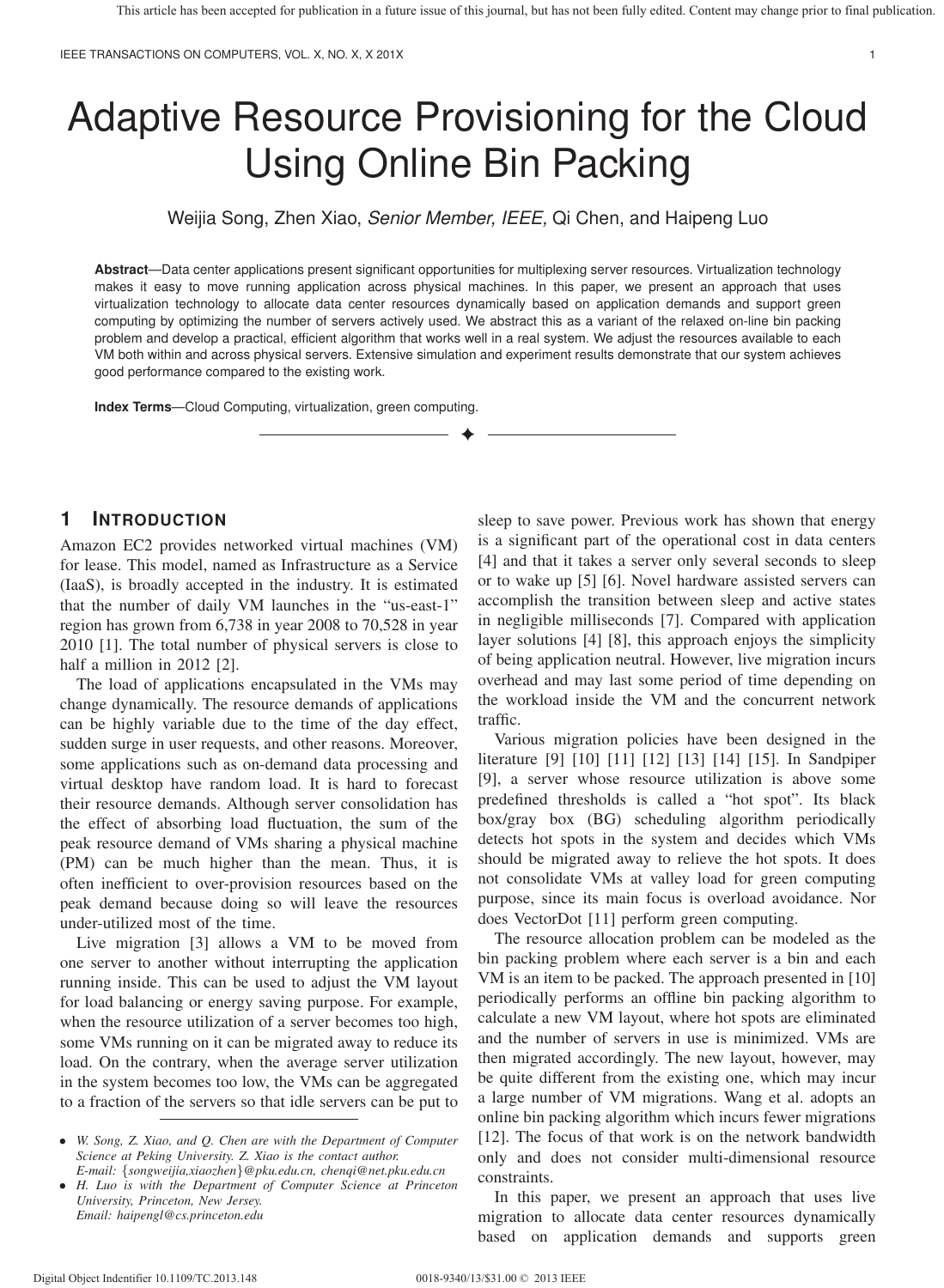computing by optimizing the number of servers used. We make the following contributions:

- We develop a practical bin packing resource allocation algorithm. It is capable of both overload avoidance and green computing. It is applicable to scenarios with multi-dimensional resource constraints.
- We give a theoretical proof that the number of servers in use is bounded by  $3/2 * d$ , where d is the number of bottleneck resources.<sup>1</sup> Especially, with only one bottleneck resource, the number of servers in use is bounded by 1.5 times of the optimal value. We also prove that the number of VM migrations is bounded as well.
- We conduct extensive simulation and experiments. The results demonstrate good performance compared with the existing work.

The rest of the paper is organized as follows. Section 2 gives an overview of our approach. Section 3 describes our design, bin packing with variable item size (VISBP) algorithm. Section 4 and 5 present simulation and experiment results, respectively. Related work is described in Section 6. Section 7 concludes.

# **2 OVERVIEW**

Figure 1 gives an overview of a typical virtualized data center where our approach applies. The components of our approach are marked with gray color. Each physical machine (PM) runs a virtual machine monitor (VMM) like Xen [17], KVM [18] or VMware [19]. Multiple virtual machines (VM) share a PM. Applications such as Web server, remote desktop, DNS, Mail server, Map/Reduce, etc., run inside the VMs. The VMM collects the usage statistics of resources on corresponding PM such as CPU utilization, memory consumption, network sends and receives, etc.. These statistics are forwarded to a centralized VM scheduler, the key component that is responsible for load balance and green computing by adjusting the mapping of VMs to PMs.

The VM Scheduler is invoked periodically and receives the following inputs:

- the resource demand history of VMs
- the capacity and the load history of PMs
- the current assignment of VMs to PMs

The VM Scheduler has two modules. The load predictor estimates the resource demands in the near future. The scheduling algorithm optimizes VM layout so that the resource demands are satisfied and resource waste is minimized. Although the VM scheduler may seem to be a single point of failure, it is not involved in the data path during normal processing. In other words, its failure will cause the system to stop adjusting the VM to PM layout in response to load changes in the system, but the existing layout can continue functioning normally. Should a higher



Fig. 1. Overview of the System Architecture

degree of reliability be needed, we can use the hot mirroring technology [16] or the fast restart tehcnology [17].

The VM Scheduler is invoked periodically. In each round, the load predictor estimates the resource demands of all applications (VMs) and the load of all PMs based on past statistics. The estimates are represented by the number of CPU ticks, the amount of memory, and the bandwidth of network I/O. Based on the estimates, the scheduling algorithm checks whether every PM has enough resources for the appointed demands. If so, the VMM is able to adjust resource allocation locally. Otherwise, the algorithm performs overload avoidance by migrating away some of the VMs on the overloaded PMs. The scheduling algorithm also consolidates VMs on the under-utilized PMs so that some of the PMs become idle and can be put into the standby mode to save energy. The output of the scheduling algorithm is a VM migration list which is then dispatched to the VMM on the involved PMs for execution. We assume that all PMs share a back-end storage.

Using live migration as a tool for resource allocation seems challenging at first glance. But this classical architecture is broadly adopted in the literature [9] [11] [18] [10]. Clark et al. also demonstrated that live migration incurs only negligible overhead on applications [3]. We will show that it is practical to use live migration in our system.

We use a variant of the exponentially weighted moving average (EWMA) load predictor. The ESX Server uses traditional EWMA formula like the following:

$$
E(t) = \alpha * E(t-1) + (1-\alpha) * O(t), 0 \le \alpha \le 1
$$

where  $E(t)$  and  $O(t)$  are the estimated and the observed load at time t, respectively.  $\alpha$  reflects a tradeoff between stability and responsiveness. ESX computes three EWMA estimates with different parameters and takes the maximum of them as a conservative estimate on the VM's memory needs. Although seemingly satisfactory, it does not capture the rising trends of resource usage. For example, when we see a sequence of  $O(t) = 10, 20, 30,$  and 40, it is reasonable to predict the next value to be 50. Unfortunately, when  $\alpha$ is between 0 and 1, the predicted value is always between the historic value and the observed one. To reflect the

<sup>1.</sup> We consider the resources whose utilization are significantly higher than others as the bottleneck resources. For example, if most applications in a system are CPU-intensive, then the CPU resource is one of the bottleneck resources.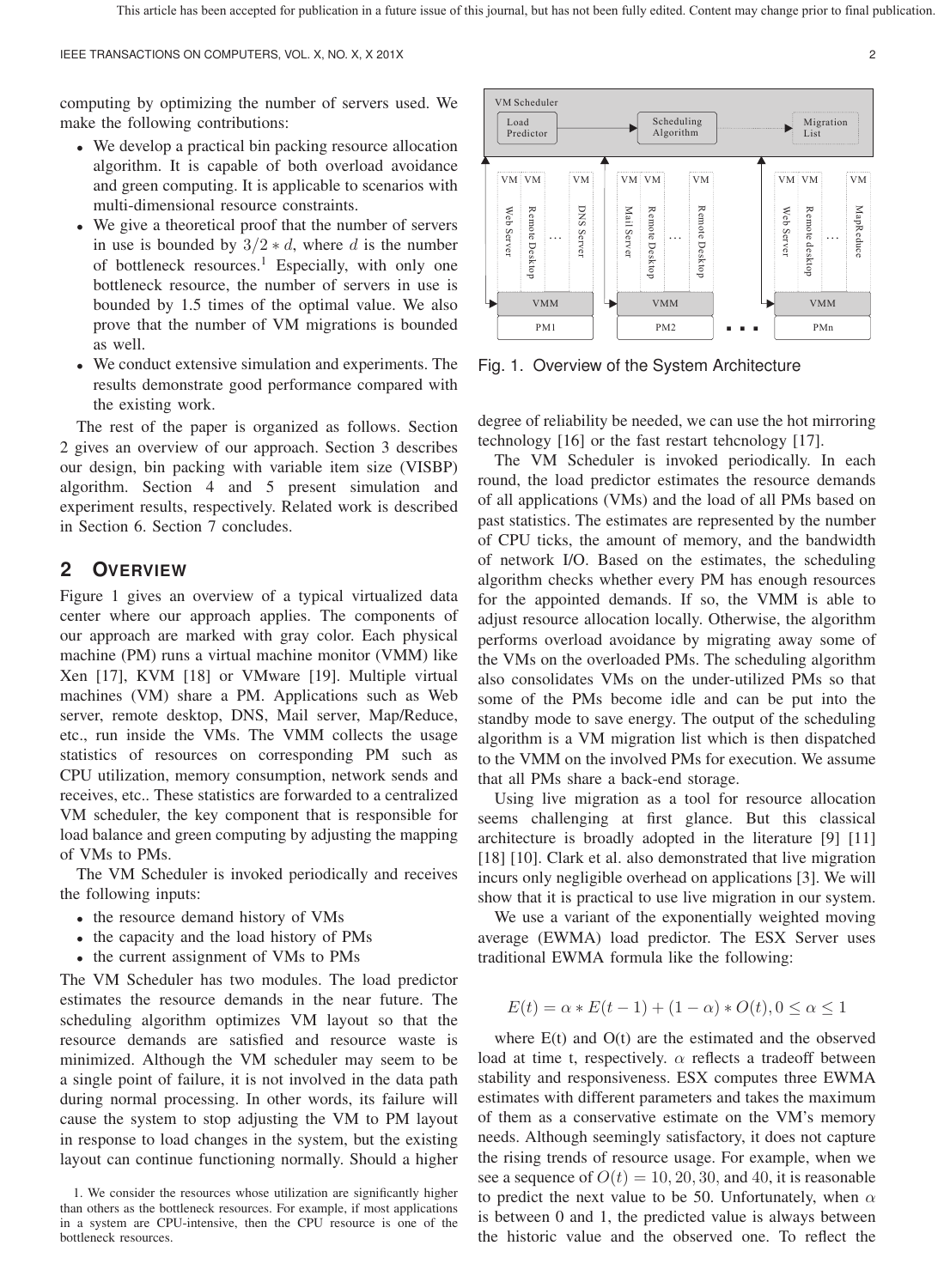"acceleration", we take an innovative approach by setting  $\alpha$ to a negative value. When  $-1 \leq \alpha < 0$ , the above formula can be transformed into the following:

$$
E(t) = -|\alpha| * E(t-1) + (1 + |\alpha|) * O(t)
$$
  
=  $O(t) + |\alpha| * (O(t) - E(t-1))$ 

On the other hand, when the observed resource usage is going down, we want to be conservative in reducing our estimate. Hence, we use two parameters,  $\uparrow \alpha$  and  $\downarrow \alpha$ , to control how quickly  $E(t)$  adapts to changes when  $O(t)$ is increasing and decreasing, respectively. We call this the FUSD (Fast Up and Slow Down) algorithm.

So far we take O(t) as the last observed value. Most applications have their SLAs specified in terms of a certain percentiles of requests meeting a specific performance level. More generally, we keep a window of W recently observed values and take  $O(t)$  as a high percentile of them. As we will see later in the paper, the prediction algorithm plays an important role in improving the stability and performance of our resource allocation decisions.

# **3 RESOURCE ALLOCATION AS BIN PACKING**

The classical bin packing problem consists of packing a series of items with sizes in the interval (0, 1] into a minimum number of bins with capacity one. We can model resource allocation as the bin packing problem where each PM is a bin and each VM is an item to be packed. We assume that all PMs are homogeneous with unit capacity. We normalize the resource demands of VMs to be a fraction of that capacity. For example, if a VM requires 20% of the physical memory of the underlying PM, then it corresponds to an item with size 0.2.

It is well-known that the problem is NP-hard. The quality of a polynomial time approximation algorithm  $A$  is measured by its approximation ratio  $R(A)$  to the optimal algorithm OPT:

$$
R(A) = \lim_{n \to \infty} \sup_{OPT(L) = n} \frac{A(L)}{OPT(L)}
$$
(1)

where L is the list of the input sequence and  $A(L)$ and  $OPT(L)$  are the number of bins used under the A algorithm and the optimal algorithm, respectively [19].

Although the bin packing problem has been studied extensively in the literature, the existing solutions do not work well in data center environments. Offline algorithms can achieve an approximation ratio very close to one [19]. This naturally leads to an approach that periodically invokes an offline algorithm to adjust the VM layout. The drawback of this approach is that it may incur a large number of VM movements when the load of VMs changes dynamically because an offline algorithm by its nature does not consider the existing VM layout when packing the VMs into the set of PMs.

There are also online bin packing algorithms which pack the current item without knowledge of subsequent

items. Strict online algorithms do not permit moving any previously packed item and have a theoretical lower bound of 1.536 for the approximation ratio [20]. This is overly restrictive in our context since virtualization technology enables VM migrations in real time. As we will see later, doing so allows us to achieve a better approximation ratio even though we do not attempt to pack the bins nearly as full.

Close to our work are the existing relaxed online algorithms [21] which allow a constant number of movements of already packed items in response to the arrival of a new item. Unfortunately, those algorithms are not applicable to our settings either, because they do not support the size changes of already packed items. Note that the resource demands of VMs can change over time (which motivated us to multiplex data center resources in the first place), the sizes of items in our bin packing problem are not fixed. One might think that we can handle the size change of a previously packed item by removing it from the bin and repack it, since item removal can be supported by the delete operation in dynamic bin packing algorithms [22] [23] [24]. Unfortunately, it is easy to construct counterexamples where the correct strategy is to repack some other items in that bin instead of the changed item. In other words, when the resource demand of a VM changes, we may decide to migrate some other VMs sharing the same PM instead of migrating the changed VM. One solution is to repack all items in the changed bin, but doing so causes too many movements and defeats the purpose of an online algorithm. Moreover, many existing algorithms work by maintaining certain properties of the used bins (to keep them sufficiently full in order to prove the approximation bound). Removing an item (or reducing its size) can break those properties, leading to the reshuffle of many other items (including those from the unchanged bins). In short, the size change of an item cannot be accommodated in the existing algorithms easily.

In order to handle the changing resource demand of a VM, we design a relaxed online bin packing algorithm called Variable Item Size Bin Packing, or VISBP. It features carefully constructed categories of items and bins. Moderate size change can be absorbed as long as the category rules are kept. It is important to realize that our design principle is different in the face of the highly variable resource demands of data center applications. While the classical bin packing algorithms (online or not) consider packing a bin completely full a success, in data center environments keeping servers running at 100% utilization is detrimental to the stability of the system. In the following, we first describe our algorithm in the one dimensional case and then extend it to multi-dimensional.

#### **3.1 One dimensional VISBP**

The key idea of VISBP is to trade the approximation ratio for system stability. We divide items into four types according to their sizes. We restrict the combinations of item types in a bin to minimize the amount of space wasted.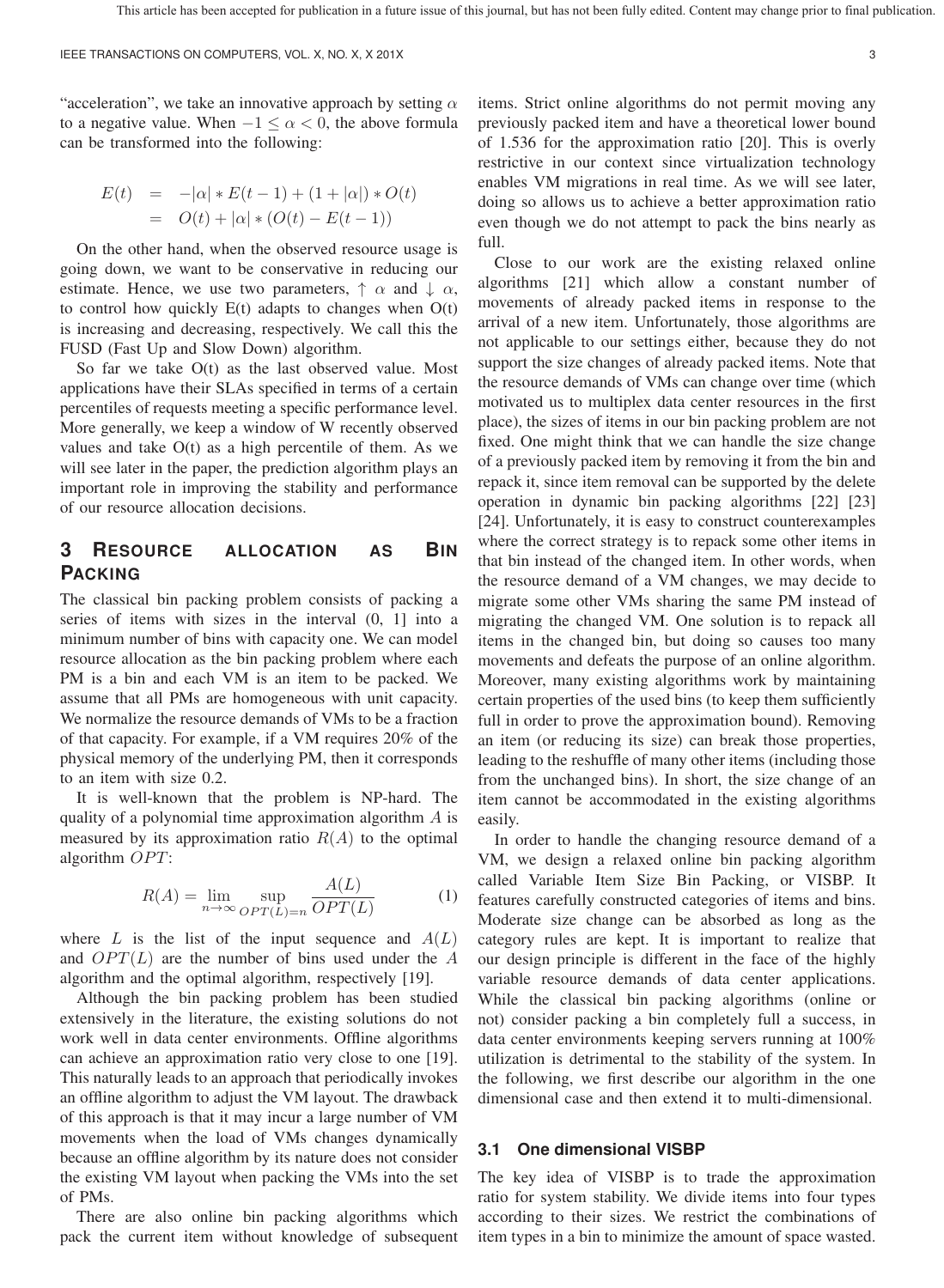IEEE TRANSACTIONS ON COMPUTERS, VOL. X, NO. X, X 201X 4

- insert(item): putting *item* into some bin
- change(olditem, item): an already packed *olditem* has become a new *item* (differ only in size)

The VISBP is relaxed online in that (1) no knowledge of the future is assumed when handling the current event; (2) a small number of movements of already packed items are allowed. It differs from the existing (relaxed) online algorithms in the support of the change operation. The insert operation is similar to [21]. In the following, we present an algorithm with an approximation ratio of 1.5 which limits the number of movements for insert to at most 3 and for change to at most 7. We start with some definitions.

## **3.2 Definitions**

#### Definition 1:

- Let b be a bin. gap(b) denotes the space available in bin b.
- Let i be an item. size(i) denotes the size of the item  $(always \in (0, 1])$ .
- Let g be a group (see Definition 4 below).  $size(g)$ denotes the size of the group, which is the total size of all items in that group.
- Let x be an item or a group.  $bin(x)$  denotes the bin it is in.

Definition 2: we divide items into several types based on their sizes.

- T-item (tiny): size  $\in (0, 1/3]$
- S-item (small): size  $\in (1/3, 1/2]$
- L-item (large): size  $\in (1/2, 2/3]$
- B-item (big): size  $\in (2/3, 1]$

The above classification of items facilitates the construction of a bin whose gap is less than 1/3 such as a bin with two T items or one B-item. The VISBP algorithm tries to maintain this property for all bins so that its approximation ratio is bounded.

Definition 3: we divide bins into several types based on their content.

- B-bin: has only one B-item.
- L-bin: has only one L-item.
- LT-bin: has only one L-item and a certain number of T-items.
- S-bin: has only one S-item.
- SS-bin: has only two S-items.
- LS-bin: has only one S-item and one L-item.
- T-bin: has only a certain number of T-items. It is called *unfilled* if the available space is no less than 1/3. Otherwise, it is called *filled*.

Definition 4: We group a certain number of T-items in the same bin into a group. All T-items in a bin form several non-overlapping groups such that: 1) the size of any group is no more than 1/3, and 2) the size of any two groups is larger than 1/3.

This grouping is convenient in that those tiny items in a group can be considered as a whole and moved in a single step. It is also reasonable since the overhead of VM migration depends mostly on the size of its memory footprint (assume shared network storage). Hence, migrating a large VM can have a comparable overhead to the migration of several small ones.

Some notations: the item and bin types in the following are examples only. Other types are interpreted in a similar way.

- $x \in$  T-item: x is a T-item.
- $x \in b$ : x is an item in bin b.
- $b \in S$ -bin: b is an S-bin.
- $q \in b$ : g is a group in bin b.
- $x \in$  (S-item, b): x is an S-item in bin b.
- UT-bin: unfilled T-bin.
- ULLT-bin: L-bin or LT-bin and the available space is no less than  $1/3$  (i.e., gap  $\geq 1/3$ ).

## **3.3 Primitive operations**

Now we define the following primitive operations.  $new(x)$ : create a new bin, insert item or group x in it, and return that bin.

**move(x, b)**: move item or group x into bin b.

hot(b): check if the total size of all items in bin b is greater than 1.

fillwith $(x)$  where x is a T-item or group:

if ∃ b ∈ ULLT-bin then move $(x, b)$ else if ∃ b ∈ UT-bin then move $(x, b)$ else new(x)

fill(b) where b is a L-bin or LT-bin:

while gap(b)  $\geq 1/3$  and  $\exists$  t  $\in$  T-bin do if ∃ ut ∈ UT-bin then move(g, b),  $g \in \mathfrak{u}$ t else move $(g, b)$ ,  $g \in t$ 

# insert\_S-item(x),  $x \in S$ -item:

if ∃ b ∈ S-bin then move(item, b) else new(item)

release(b) where b is a bin: while  $\exists g \in b$  do fillwith(g)

adjust(b),  $b \in LT$ -bin or L-bin: while hot(b) do fillwith(g),  $g \in b$ if gap(b)  $\geq 1/3$  then fill(b); The two statements above are mutually exclusive.

## **3.4 Algorithm**

We are now ready to construct the insert and change operations. The two operations must keep the gap of most bins within 1/3.

## insert(item)

if item  $\in$  B-item then new(item);

if item  $\in$  L-item then b = new(item); fill(b);

- if item  $\in$  S-item then insert\_S-item(item);
- if item  $\in$  T-item then fillwith(item);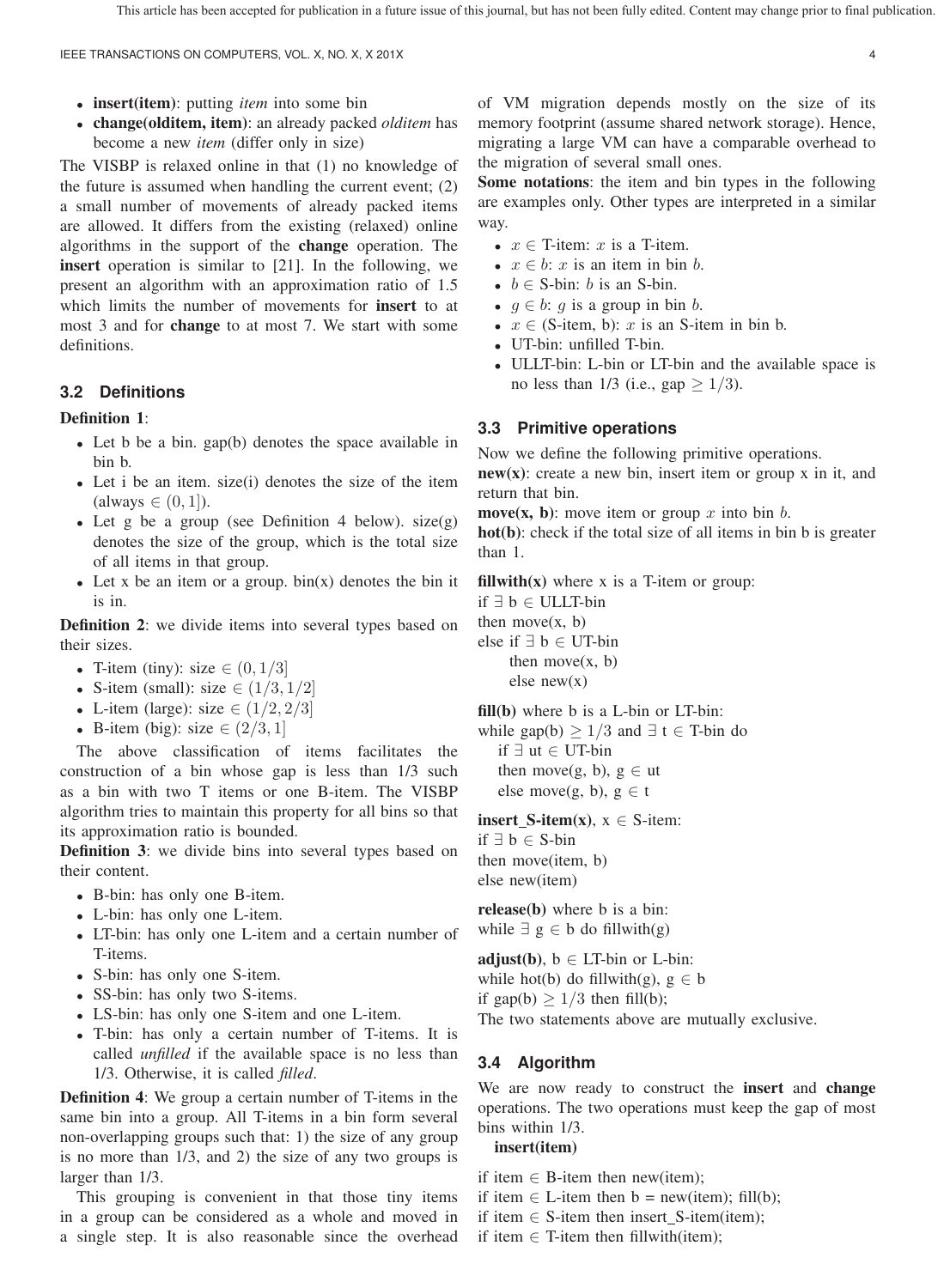Now we describe the change operation which is the core of our algorithm. We use  $X \rightarrow Y$  to denote the types of the item before and after the change as  $X$  and  $Y$ , respectively. For example,  $B \to S$  means the item changes from a B-item to an S-item. Not all type changes requires adjustment. On the other hand, adjustment may be needed even if the type does not change. In the following, any condition "∃X-bin" does not consider the bin where the change is happening.

## change(olditem, item):

 $ob = bin(item);$ 

- $B \to L$ : fill(ob)
- $B \to S$ : if  $\exists b \in S$ -bin then move(item, b);
- $B \to T$ : if  $\exists b \in \text{ULLT-bin}$  then move(item, b) else if  $∃ b ∈ UT-bin$  then move(item, b)
- $L \rightarrow B$ : release(ob);
- $L \rightarrow L$ : adjust(ob);
- $L \rightarrow S$ : release(ob);

if  $∃ b ∈ S-bin then move(item, b);$ 

 $L \rightarrow T$ : if  $\exists$  T-bin then while  $∃ b ∈ UT$ -bin do move $(g, b)$ ,  $g \in ob$ else while ∃ b ∈ ULLT-bin do

$$
move(g,\,b),\,g\,\in\,ob
$$

 $S \to B$ : if  $\exists x \in (S$ -item, ob) then insert S-item(x);

 $S \to L$ : if  $\exists x \in (S$ -item, ob) then insert\_S-item(x); fill(ob);

 $S \to T$ : if  $\exists x \in (S$ -item, ob) and  $\exists b \in S$ -bin then move $(x, b)$ ; if ∃ b ∈ ULLT-bin then move(item, b) else if  $∃ b ∈ UT$ -bin then move(item, b)

else if  $∃ x ∈ (S-item, ob)$  then new(item)

- $T \to B$ : if  $\exists x \in$  (L-item, ob) then fill(new(x)); release(ob);
- $T \to L$ : if  $\exists x \in (L$ -item, ob) and  $x \neq$  item then<br>fill(new(x)):  $fill(new(x))$ ; adjust(ob);
- $T \to S$ : if  $\exists x \in$  (L-item, ob) then insert S-item(item);  $\text{fill}(\text{bin}(x))$ ; else if ∃ b ∈ S-bin then while  $\exists$  b'  $\in$  UT-bin and  $\exists$  g  $\in$  ob do move $(g, b')$ ; move(item, b); else release(ob);

 $T \to T$ : if ∃ L-item in ob then adjust(ob);

else if hot(ob) then fillwith(item);

move $(g, b), g \in b$ 

## **3.5 Analysis of the approximation ratio**

Recall the definition of the approximation ratio at the beginning of the section. It is easy to prove the following Lemmas.

Lemma 1: At any time, the algorithm can generate only six types of bins: B-bin, L-bin, LT-bin, S-bin, SS-bin, and T-bin.

The LS-bin may appear under the optimal packing, but not under our algorithm because we never put an L-item and an S-item together. Note that the UT-bin and ULLT-bin mentioned in the algorithm are only syntactic sugar.

Lemma 2: At any time, if there exists a T-bin, then there is no L-bin, and the available space in any LT-bin is less than 1/3.

Lemma 3: At any time, there are at most one S-bin and at most one unfilled T-bin.

**Theorem 1:** The approximation ratio  $R(A) = 3/2$ .

We first prove that  $R(A) \leq 3/2$ . We divide the proof into two cases depending on whether there exists any T-bin.

*Case 1*: there exists a T-bin. From Lemma 2, we know there are only B-bin, LT-bin, S-bin, SS-bin, and T-bin in the system, and the available space in any LT-bin is less than 1/3. The available space in B-bin, SS-bin, and all filled T-bin is less than 1/3 as well. From Lemma 3, there are at most one S-bin and at most one unfilled T-bin. We can disregard these two types of bins in our analysis when OPT(L) approaches infinity.<sup>2</sup> Hence,  $OPT(L) \geq$  $A(L) * 2/3$ , which means  $R(A) \leq 3/2$ .

*Case 2*: there is no T-bin. In this case, if we discard all T-items, A(L) does not change, and OPT(L) may become smaller or remain the same. Hence, in the following we assume there is no T-item. Again we disregard S-bin because there is at most one. Under the optimal packing, there can be at most one new type of bins – LS-bin. We define

- $N_0$ ,  $N_0(A)$ : the number of B-bins under the optimal and our algorithms, respectively.
- $N_1, N_1(A)$ : the number of L-bins under the optimal and our algorithms, respectively.
- $N_2$ ,  $N_2(A)$ : the number of SS-bins under the optimal and our algorithms, respectively.
- $N_3$ : the number of LS-bins under the optimal algorithm.

It is easy to see<sup>3</sup>

$$
N_0 = N_0(A)
$$
  
\n
$$
N_1 + N_3 = N_1(A)
$$
  
\n
$$
2N_2 + N_3 = 2N_2(A)
$$

else while gap(ob)  $\geq 1/3$  and  $\exists$  b  $\in$  UT-bin do<sup>two bins</sup> for items in *t* and *s*. Then we get  $OPT(L)$   $\geq$  =  $(A(L)$  –  $\max(\sigma, h)$   $\alpha \in h$ 2. In our algorithm, there will be at most one S-bin and one unfilled T-bin. Denote the S-bin as *s* and the unfilled T-bin as *t*. We can get  $5/6 < gap(t) + gap(s) < 5/3$ . If  $gap(t) + gap(s) < 1$ , we still need  $2) * 2/3 + 2 = A(L) * 2/3 + 2/3 > = A(L) * 2/3$ . Otherwise, when  $\alpha n(t) + \alpha n(s) > = 1$  we have  $OPT(L) > = (A(L) - 2) * 2/3 + 1 =$  $gap(t) + gap(s) >= 1$ , we have  $OPT(L) >= (A(L) - 2) * 2/3 + 1 =$  $A(L)*2/3-1/3$ . This can be written as  $A(L) < = \hat{OPT}(L)*3/2+1/2$ . Simply put, in the worst case, our algorithm may use one more bin than  $OPT(L) * 3/2.$ 

> 3. A B-item can not coexists with an L-item and a S-item. The number of B-bins is equal to the number of B-items, whichever algorithm is adopted. That's how we made  $N0 = N0(A)$ . The other two equations can be proved likewise.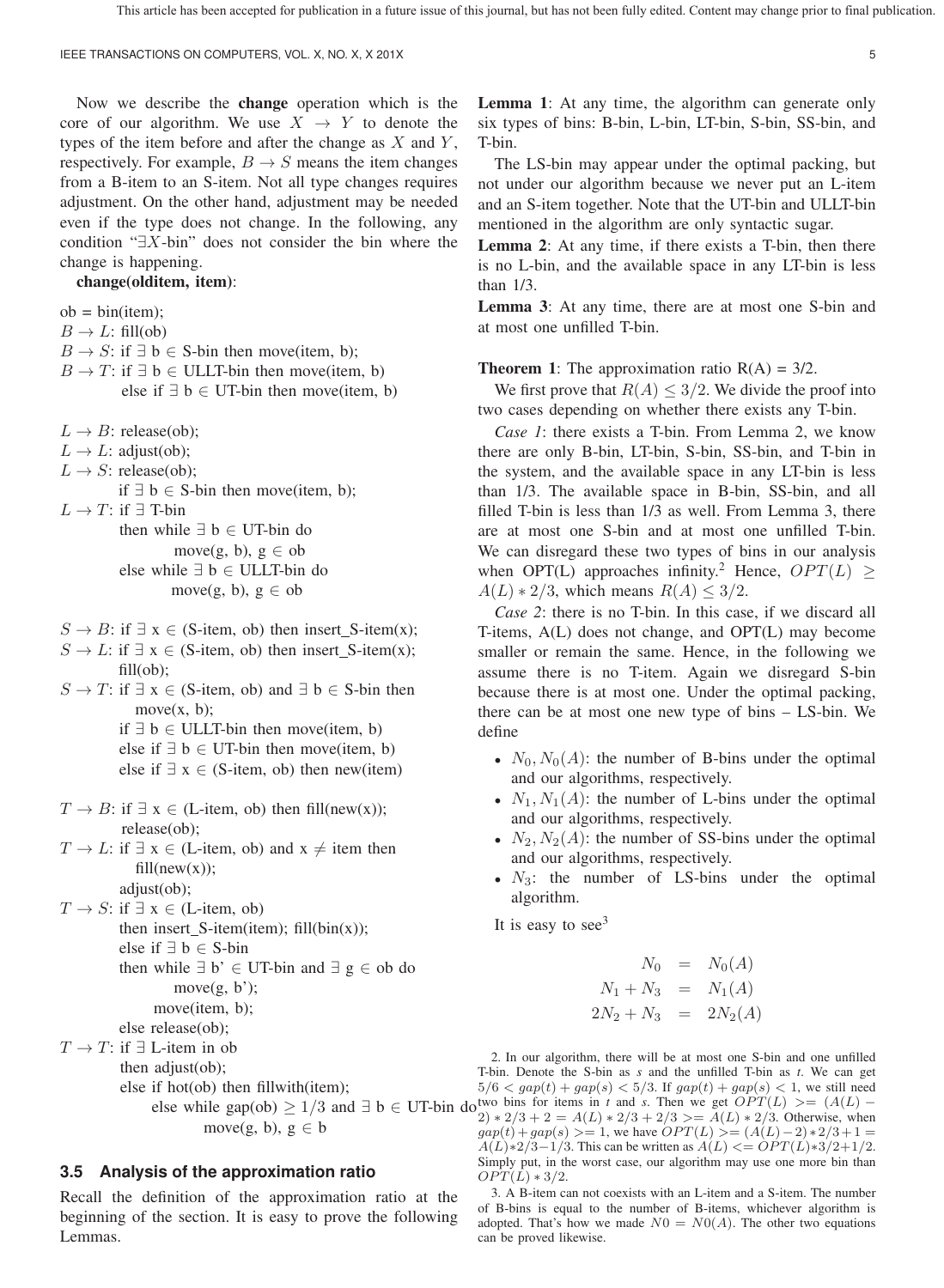IEEE TRANSACTIONS ON COMPUTERS, VOL. X, NO. X, X 201X 6

So we have

$$
A(L) = N_0(A) + N_1(A) + N_2(A)
$$
  
=  $N_0 + N_1 + N_3 + (N_2 + N_3/2)$   
 $\leq 3/2 * (N_0 + N_1 + N_2 + N_3)$   
=  $3/2 * OPT(L)$ 

Hence,  $R(A) \leq 3/2$ .

Now we use a specific example to show that the bound is tight. Suppose we have  $2n$  insert(item) requests where half of the items to be inserted have the size  $0.5 + \epsilon$  and the other half have the size  $0.5 - \epsilon$ . Then  $A(L) = 3n/2$ and  $OPT(L) = n$ . Hence,  $R(A) = 3/2$ .

Our approximation ratio is about 20% worse than the best known relaxed online algorithm (which does not support the change operation and incurs a very large number of movements) because we do not pack the bins nearly as full [21]. It is better than the approximation ratio of strict online algorithms [20].

One may wonder if a better approximation ratio can be achieved with a even finer division of the item types. In theory, this is possible as shown in the previous work [21]. In practice, however, doing so can incur a large number of change operations since a small fluctuation of VM load may change the type of the corresponding item. In a cloud computing environment where the load of the VMs may change dynamically, such practice can be detrimental to the performance and the stability of the system.

## **3.6 Analysis on the number of movements**

Recall that each movement can move either one item or one group.

Lemma 4: From any given bin, we can move at most two groups out of it into the same L-bin.

*Proof*: for any three groups  $g_1$ ,  $g_2$ , and  $g_3$  in the same bin, we have

$$
size(g_1) + size(g_2) > 1/3
$$
  
\n
$$
size(g_2) + size(g_3) > 1/3
$$
  
\n
$$
size(g_3) + size(g_1) > 1/3
$$

adding them together, we have

$$
size(g_1) + size(g_2) + size(g_3) > 1/2
$$

Since the available space in L-bin is less than 1/2, we cannot move all three groups into it.

Lemma 5: In any filled T-bin, there are at least three groups.

*Proof*: the size of a group is at most 1/3, and the available space in a filled T-bin is less than 1/3. The conclusion follows.

**Lemma 6:** Let  $g_1$ ,  $g_2$ ,  $g_3$ , and  $g_4$  be four groups.  $g_1$  and  $g_2$ belong to the same bin, and  $g_3$  and  $g_4$  belong to the same bin. Then it is not possible to move all four of them into the same L-bin.

*Proof:*  $size(g_1) + size(g_2) > 1/3, size(g_3) + size(g_4) > 1/3$ 1/3. The available space in a L-bin is less than 2/3. The conclusion follows.

Lemma 7: There are at most five groups in a bin.

*Proof*: Assume for the sake of contradiction there are six groups in a bin,  $g_i(1 \leq i \leq 6)$ . Then we have

$$
size(g_1) + size(g_2) > 1/3
$$
  
\n
$$
size(g_3) + size(g_4) > 1/3
$$
  
\n
$$
size(g_5) + size(g_6) > 1/3
$$

adding them together, we have  $\sum_{i=1}^{6} g_i > 1$ , which exceeds the canacity of the bin the capacity of the bin.

Theorem 2: the number of movements in the insert operation is at most 3.

*Proof*: Only when the newly arrived item is an L-item do we need to move already packed groups. From Lemma 4, 5, and 6, we know the worst case happens when we (1) move two groups into an unfilled T-bin, and move a group into a filled T-bin, or (2) move a group into an unfilled T-bin, and move two groups into a filled T-bin. In either case, the number of movements is at most 3.

Theorem 3: the number of movements in the change operation is at most 7.

*Proof*: based on the types of the item before and after the size change, we list the number of movements in the worst case in Table 1. The analysis is similar to the previous theorem.

TABLE 1 Number of Movements in Worst Case

| Old<br>New | B-item | L-item | S-item | T-item |
|------------|--------|--------|--------|--------|
| B-item     |        |        |        |        |
| L-item     |        |        |        |        |
| S-item     |        |        |        |        |
| T-item     |        |        |        |        |

## **3.7 Time complexity of VISBP**

It is easy to see that each operation of VISBP can be completed in  $O(\log n)$  time. Note that the best offline algorithm has a time complexity of  $O(n \log n)$ . Hence, our  $O(\log n)$  time per operation is asymptotically the best.

#### **3.8 Multi-dimensional VISBP**

We extend VISBP to multi-dimensional by breaking down items according to their largest dimensions. More formally, let  $A_d$  be a d-dimensional bin packing algorithm with the following input and output.

Input:  $L_d = \{v_1, v_2, \dots, v_n\}$ , where  $v_i =$  $(v_i^1, v_i^2, \dots, v_i^d)$ , and  $0 \le v_i^j \le 1$ ,  $(i = 1, 2, \dots, n$ and  $j = 1, 2, \dots, d$ .

Output:

- Positive integer  $A_d(L_d)$ : total number of bins used. The bins are numbered from 1 to  $A_d(L_d)$ .
- $O_d = \{(1, b_1), (2, b_2), \cdots, (n, b_n)\}\text{, where } b_i \text{ is the }$ index of the bin for item i  $(1 \leq b_i \leq A_d(L_d)).$

Let  $A_1$  be a one-dimensional bin packing algorithm. Now we extend it to a d-dimensional algorithm  $A_d$  as follows:

For any input  $L_d = \{v_1, v_2, \dots, v_n\}$  for  $A_d$ , construct an input  $L_1 = \{a_1, a_2, \dots, a_n\}$  for  $A_1$ , where  $a_i =$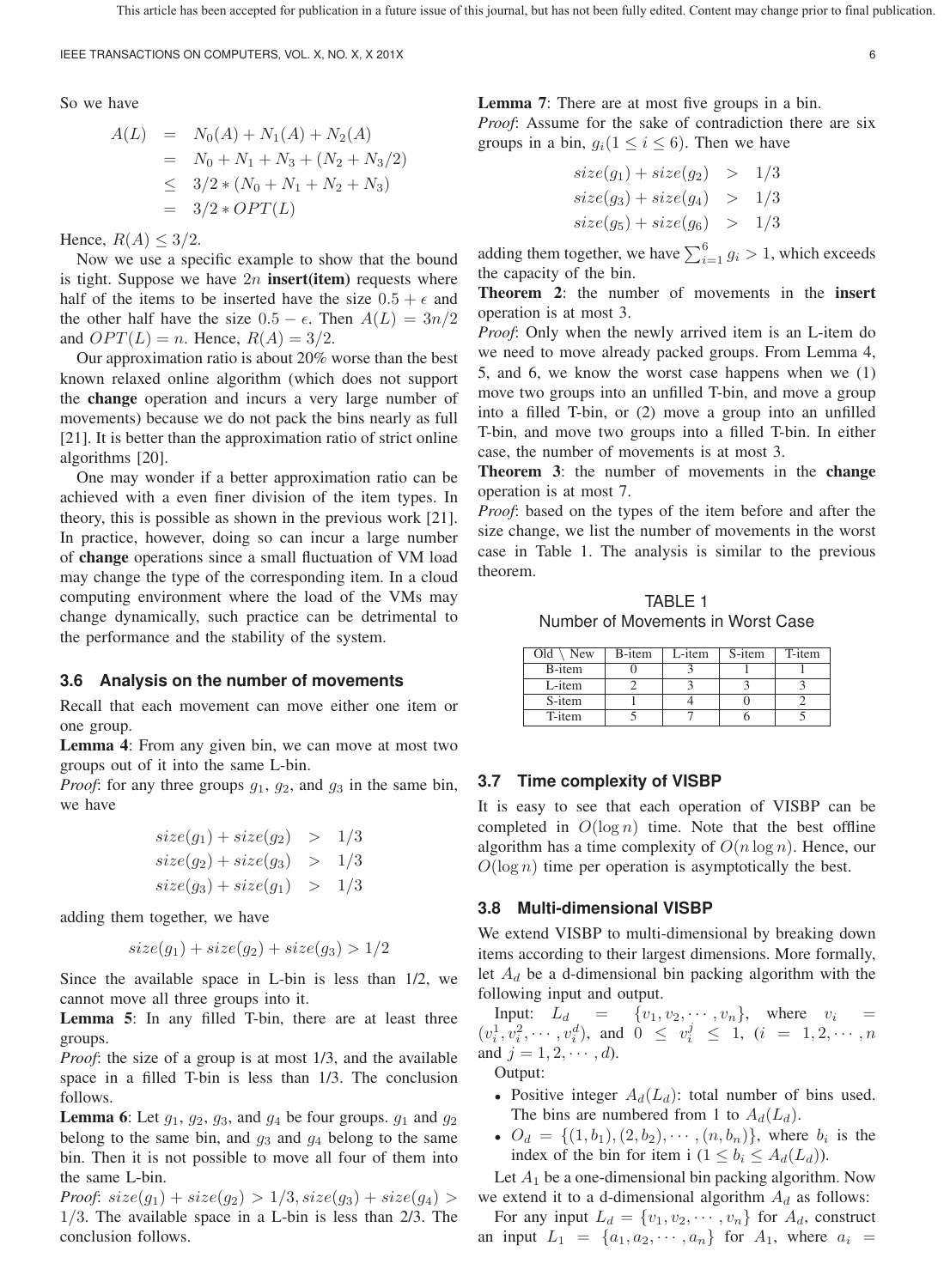$max\{v_i^1, v_i^2, \cdots, v_i^d\}$ . Let the output of  $A_1$  be  $A_1(L_1)$  and  $\Omega_1$ . Then the output of  $A_1$  is:  $A_1(L_1) = A_1(L_1)$   $\Omega_1 = \Omega_1$ .  $O_1$ . Then the output of  $A_d$  is:  $A_d(L_d) = A_1(L_1), O_d = O_1$ . It is easy to see that this output is legitimate.

**Theorem:**  $R_d = d * R_1$ , where  $R_1$  and  $R_d$  are the approximation ratios of  $A_1$  and  $A_d$ , respectively.

We omit the proof here due to lack of space. Our method is very general in that it can transform any one dimensional algorithm into the corresponding multi-dimensional version. The worse case is when each item has a different bottleneck dimension. For example, when  $d = 3$ , the items  $(1, 0, 0), (0, 1, 0),$  and  $(0, 0, 1)$  can be packed into a single bin under the optimal algorithm, but need three bins under VISBP.

This ratio is rather unimpressive at a first glance. Some algorithms in the literature can achieve a much better ratio when  $d$  is genuinely large. However, those algorithms cannot be applied to our problem because they are either offline [25] or do not support the change operation [26]. More importantly, there are not that many bottleneck dimensions in practice. Most practical systems consider only two or three types of resources in their allocation decision. A leading commercial middleware product considers only CPU and memory when allocating resources for a group of Web applications [8]. Other types of resources are not critical to their performance (i.e., they are not the bottleneck dimensions). Sandpiper considers CPU, memory, and network resources for hot spot mitigation but then combines them into a single "Volume" metric in their VM migration decision [9]. Our own trace collection at our university has also verified that the number of bottleneck dimensions is small (see Section 4 for details). When  $d = 2$  or 3, VISBP is within 11% or 22% of the best known (polynomial time) online algorithm, respectively [26]. It is possible to design a more complicated algorithm with a better approximation ratio when d is really large, but we have not found a compelling reason to do so.

## **4 SIMULATION**

#### **4.1 Existing algorithms for comparison**

In this section, we compare VISBP with three algorithms using trace driven simulation: the Black-box and Gray-box algorithm, the VectorDot algorithm, and the offline bin packing algorithm.

The Black-box and Gray-box algorithm [9] (denoted as BG) combines utilization of CPU, memory, and network I/O bandwidth into a single "volume" metric, which quantifies the resource demands of a VM or the load of a PM. When solving a hot spot, the BG algorithm tries to migrate away a VM with the highest volume to memory size ratio to a PM with the lowest volume. This maximizes the volume brought away by each migrated byte.

In HARMONY [11], PMs are connected by data center network to a central storage management device. When a PM or a switch in the data center network becomes a hot spot, the VM that contributes the most to the hot spot is moved elsewhere. VectorDot introduces an "EVP" metric, which is calculated by the dot product of the utilization

vector of a VM and that of a PM hot spot, to quantify the contribution of the VM to the hot spot. It also helps decide the migration destination. This simulation does not involve data scheduling.

For the offline bin packing algorithm [10] (denoted as offline-BP), during each scheduling interval, all VMs are sorted by the resource demand in descending order. The First-Fit heuristic is then used to calculate an approximate solution.

#### **4.2 Design of the simulator**

We evaluate the effectiveness of VISBP using trace driven simulation. We use the framework from an open source cloud management software called Usher [27]. Our simulation uses the same code base for the algorithm as the real implementation in Usher. This ensures the fidelity of our simulation results. The simulator is implemented in fewer than 4000 lines of Python code. It runs in a Linux box over a rack-mount server with two Intel E5520 CPUs and 32 Gigabytes of Memory.

We have collected traces from a variety of servers in our university including our faculty mail server, the central DNS server, the syslog server of our IT department (which processes logs collected from all major gateways on campus), the index server of our P2P storage system, and many others. We have also collected desktop traces in our department using tools like "perfmon" (Windows), the "/proc" file system (Linux), "pmstat/vmstat/netstat" commands (Solaris), etc.. We post-processe the traces based on days collected into more than 500 datasets. We use random sampling and linear combination of the datasets to generate the VM traces.

Before the VM traces are fed to the scheduling algorithms, they are all filtered by our FUSD load prediction algorithm with  $\uparrow \alpha = -0.2$ ,  $\downarrow \alpha = 0.7$ , and  $W = 8$ . We later discuss the choice of the  $\alpha$  parameters in Section 4.6. The ratio of the number of VMs to PMs are kept at 20:1 thoughout the simulation.

## **4.3 Green Computing**

We simulate a system with 60 PMs and 1200 VMs. The bottom part of Figure 2 shows the daily load variation in the system. The x-axis is the time of the day starting at 8am. We call a PM *active* if it has at least one VM running. Otherwise, it can potentially be put to sleep. The two y-axes are the percentage of the load (right) or the number of Active PMs in the system (left). As can be seen from the figure, the CPU load demonstrates a diurnal pattern which decreases substantially after midnight. The memory consumption is fairly stable over the time. The network utilization stays very low and has no impact on our scheduling decision. This confirms our early observation that most practical systems have only a small number of bottleneck resources. We consider only the CPU and the memory in our simulation.

The top part of figure 2 compares how the percentage of APMs (Active PMs) changes along with the workload. It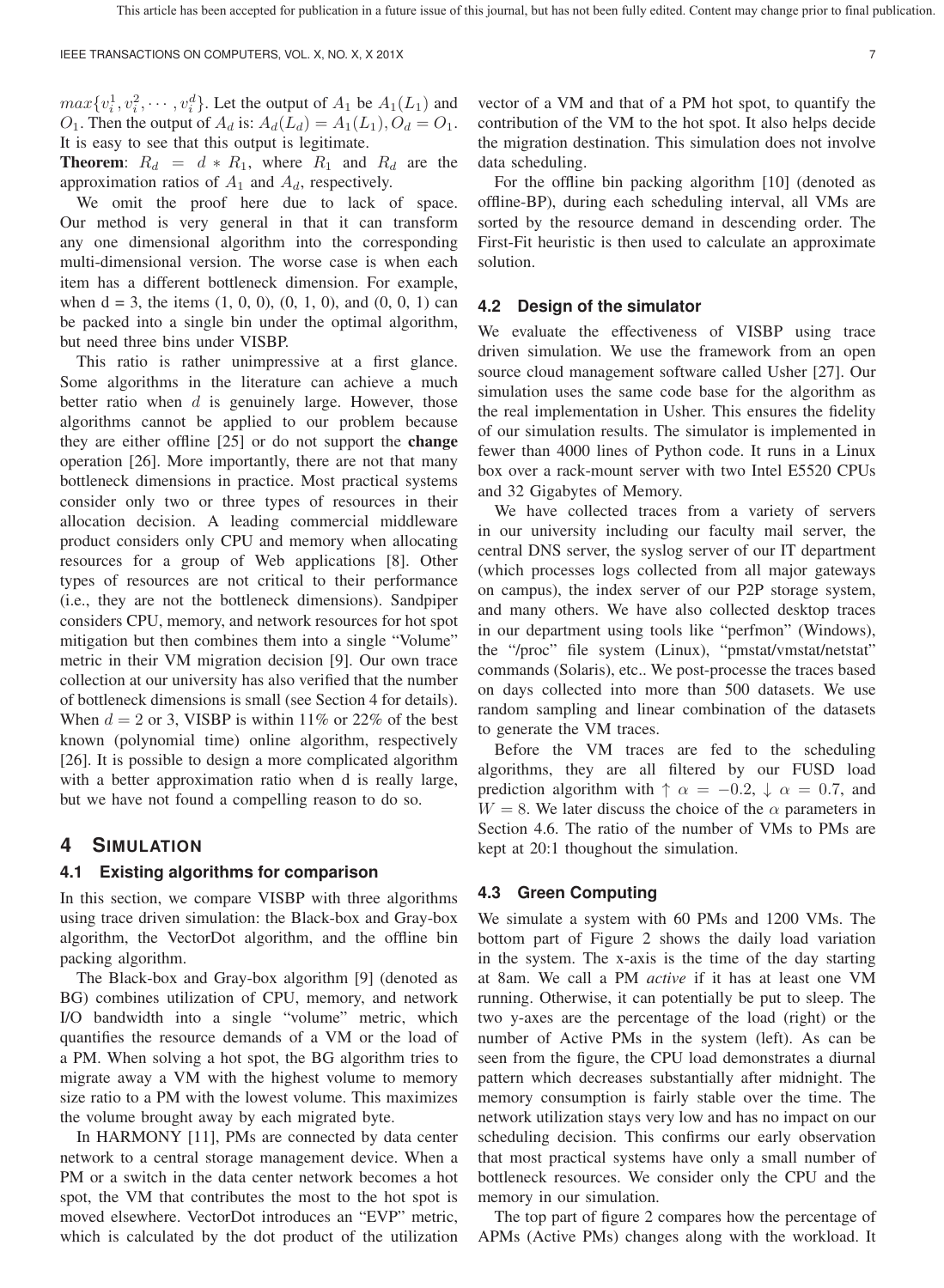

Fig. 2. Active PMs with the daily load variation



Fig. 3. APM comparison of offline-BP and VISBP

indicates that bin packing based algorithms use much fewer APMs than the other two algorithms. Recall that both the BG and the VectorDot algorithms have no support for green computing. Hence, they quickly use up all PMs and never release them. In other words, once the VMs are spread out during high load, they are never consolidated when the load goes down. In contrast, the resource usage of the two bin packing algorithms closely mimic the variation of the load in the system, indicating good green computing effect. The figure also shows that our algorithm uses more APMs than the offline algorithm. This is investigated in more details in Figure 3 where we compare the average number of APMs in the two algorithms when the scale of the system increases.

In figure 3 we compare the average numbers of APMs in offline bin packing and our online version of the algorithm. We found that our algorithm uses about 27% more PMs than the offline algorithm. This percentage is independent of the scale and the number of resource dimensions. As we will see in Section 4.5, offline bin packing algorithms incur too many VM migrations and are not suitable in a cloud computing environment.



Fig. 4. Gini index of CPU and memory

#### **4.4 Load balance**

We use the Gini coefficient [28] to measure the distribution of resource utilizations across APMs. Gini coefficient is widely used to measure the distribution of wealth in society. It is calculated from the normalized area between the observed CDF and the CDF of an uniform distribution. A smaller coefficient indicates a more equal distribution. Figure 4 shows the CDF of Gini coefficient for the CPU and the memory resources. As can be seen from the figure, our online algorithm maintains an even load distribution similar to the offline version, and much better than the BG and the VectorDot algorithms.

## **4.5 Scalability**

We evaluate the scalability of the algorithms by increasing the number of VMs in the simulation from 200 to 1600 while keeping the VM to PM ratio fixed at 20:1 as said before. Figure 5 (a) shows that, for all four algorithms, the average number of APMs increases linearly with the system size. Our VISBP algorithm uses about 73% of total PMs, much fewer than 98% of the BG algorithm and 99% of the VectorDot algorithm. This demonstrates that our VISBP algorithm achieves good green computing effect. Although the offline BP algorithm uses 19% fewer PMs than ours, as shown later in this section, it incurs too many migrations to be practical.

Figure 5 (b) shows that the average decision time of all algorithms increase roughly linearly with the system size. Although the VISBP algorithm seems slower than the BG and the VectorDot algorithms, the decision time is a trifle compared with the scheduling interval. When the size reaches 1600, the average decision time is still under 0.02 seconds per scheduling run.

Figure 5 (c) compares the average number of hot spots in the system. Recall that a PM is considered a hot spot when its utilization is above a predefined hot threshold. Here we use a 90% hot threshold. The numbers of hot spots for all four algorithms increase roughly linearly with the system size. With the VISBP algorithm, the average possibility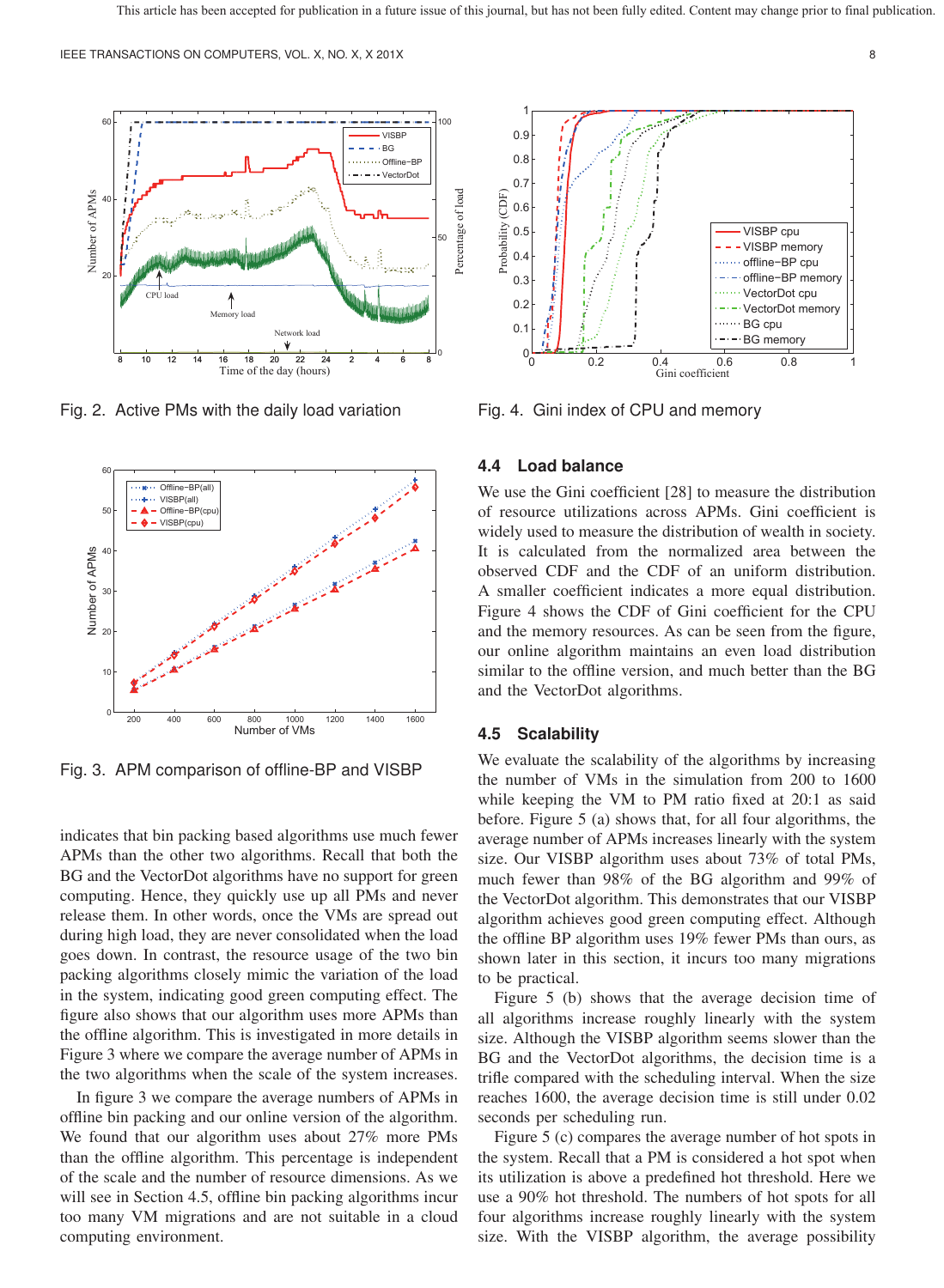

Fig. 5. Scalability of the algorithms with system size

of being a hot spot for a PM in each decision interval is  $1.75 \times 10^{-5}$ . It outperforms the other three algorithms. The VISBP algorithm uses only unfilled or unused bins to receive an item even though some closed bins might have enough space for that item. This feature makes it likely that the bins have some spare space for absorbing fluctuation of item sizes. The offline bin packing algorithm does not enjoy this feature. Although the VectorDot and the BG algorithms try best to scatter the VMs, they are driven by the shortage of resource. In contrast, the VISBP algorithm adjusts the VM layout in advance.

We define a cold spot as a PM whose utilization of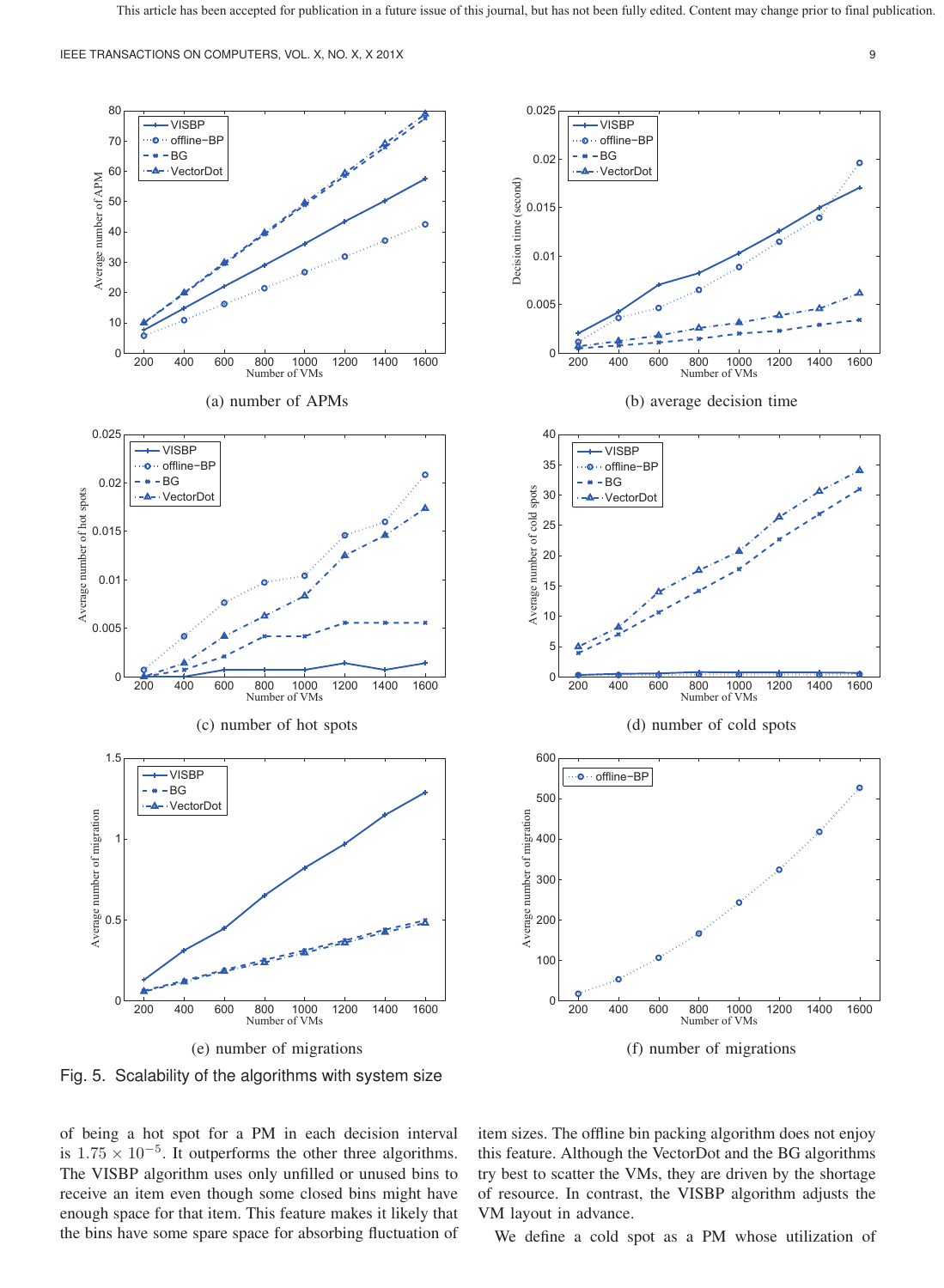all resources is under  $25\%$ <sup>4</sup>. The number of cold spots represents the extent of resource waste. Figure 5 (d) shows that the VISBP incurs much fewer cold spots than the BG and the VectorDot algorithms.

We also calculate the total number of migrations at varying scale. As shown in Figure 5 (e) and (f), for all algorithms, the number of migrations increases roughly linearly with the system size. In our VISBP algorithm, each VM on average experiences  $8 \times 10^{-4}$  migrations during each decision run, independent of the system size. This translates into roughly one migration per thousand decision intervals. The stability of our algorithm is good enough. Figure 5 (f) shows that the number of migrations of offline-BP algorithm is much more than that of ours. With the scale of 1600 VMs, a VM experiences one migration every three decision intervals by the offline-BP algorithm, and a PM experiences seven migrations every decision interval. This incurs high network overhead and is hard to finish in each decision interval.

## **4.6 Determine the** α **parameters for load predictor**

For both  $\uparrow \alpha$  and  $\downarrow \alpha$ , we have tested 21 values from  $-1.0$  to  $+1.0$  with step length 0.1 by simulation. All 441 combinations are tested in a system with 1000 VMs and 50 PMs to study their effects on the performance of VISBP. We find that when  $\uparrow \alpha$  is in [-0.4, 0.3] and  $\downarrow \alpha$  in [0, 0.9], the number of hot spots is fewer than 0.0007 per decision run. Once  $\uparrow \alpha$  grows above 0.8, the number of hot spots grows rapidly above 0.0035 per decision run. This is because the predictor fails to identify the rising resource demand and leads to under-provision. A similar situation occurs with negative  $\downarrow \alpha$ .

The number of migrations grows when both  $\alpha$  values drop. If both  $\alpha$  values drop in to [-0.5, 0.8], the number of migrations grows nearly linearly from 0.77 to 0.87 per decision run. The number of migrations grows radically with  $\alpha$  values drop below -0.5. Since the negative  $\alpha$ magnifies the fluctuation of load, the algorithm increases the number of migration to accommodate the change of resource demands. If  $\alpha$  values increase over 0.8, load fluctuation is smoothed so that the number of migration decreases. However, this can lead to under-provisioning if the load increases really fast.

The number of cold spots and the number of APMs grow slowly and linearly when  $\downarrow \alpha$  increases or  $\uparrow \alpha$  declines. Larger  $\downarrow \alpha$  prevents the predicted load from dropping too fast while lower  $\uparrow \alpha$  makes it increase faster. This leads to more resource reservation to mitigate potential hot spots. The result showes that, with  $\uparrow \alpha = -0.9$  and  $\downarrow \alpha = 0.9$ , the algorithm uses only one more APM than the case without the predictor.

Since the two  $\alpha$  values work well in a wide range, we have adopted  $\uparrow \alpha = -0.2$  and  $\downarrow \alpha = 0.7$  in both the simulation and the experiments, which are around the center in that range.

4. It has been shown in the literature that the average resource utilization of typical data centers is between 20% and 30% [7]. So we use 25% (the middle of 20% and 30%) utilization as threshold for under-utilized servers.



Fig. 6. Local resource adjustment



Fig. 7. One dimensional resource experiment

# **5 EXPERIMENTS**

The experiments are conducted using a group of servers that run the Xen hypervisor. The servers are connected to a shared NFS storage server providing storage for VM images. Our algorithm is implemented as an Usher plug-in.

## **5.1 Local resource adjustment**

Our first experiment demonstrates the effectiveness of local resource adjustment. We run three VMs on a server. The server has one Intel E5420 core and eight gigabyte of RAM. An Apache web server runs in each VM. We use httperf to invoke CPU intensive PHP scripts on Apache servers. The total CPU load of the three VMs is kept constant at 80%, but the load of each VM varies with time. The default credit scheduler in Xen is used. Figure 6 shows that local resource adjustment can adapt to the changing demand well.

#### **5.2 One dimensional resource experiment**

Now we evaluate the effectiveness of the VISBP algorithm in overload mitigation and green computing. We use three physical servers (PMs) and five VMs in this experiment. The configuration of the PMs conforms to the one used in Section 5.1. All VMs are configured with 128 MB of RAM and are on PM3 initially. Figure 7 shows the VISBP algorithm in action with the changing load. Different shades are used for each VM. We first increase the CPU load of the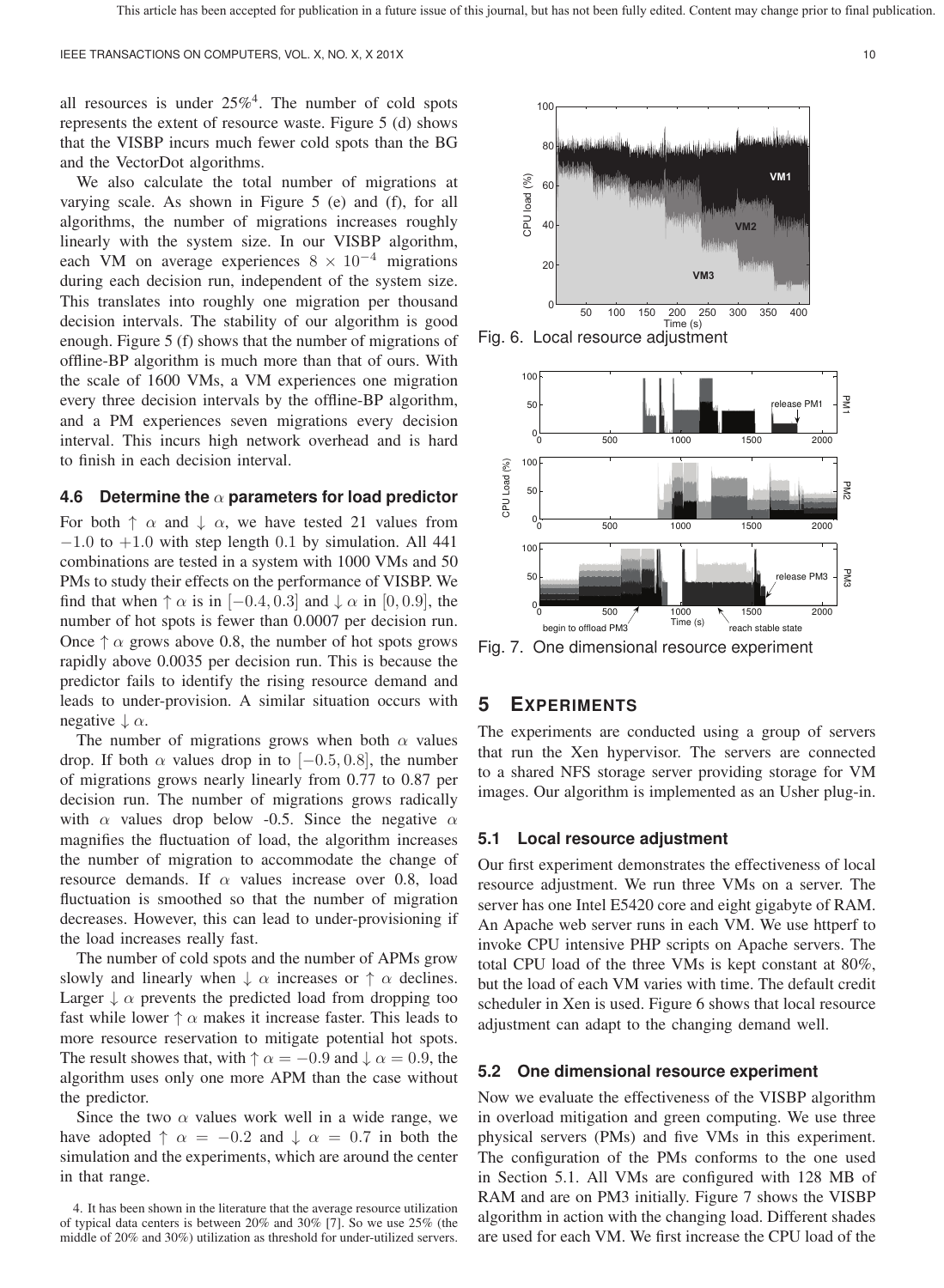

Fig. 8. Multi-dimensional resource experiment

VMs gradually to create an overload on PM3. The figure shows that the VISBP algorithm starts a series of migrations to offload PM3, first to PM1, and then to PM2. It reaches a stable state under high load around 1250 seconds. Then we decrease the CPU load of all VMs gradually. Now green computing takes effect. Around 1600 seconds, two VMs were migrated from PM3 to PM2 so that PM3 can be put into the standby mode. Around 1800 seconds, a VM is migrated away so that PM1 can be released. As the load goes up and down, the VISBP algorithm will repeat the above process: spread over or consolidate the VMs as needed.

#### **5.3 Multi-dimensional experiments**

Now we see how the VISBP algorithm handles a mix of CPU and network intensive workloads. We vary the CPU load as before. We inject the network load by sending the VMs a series of network packets. The results are shown in Figure 8. We reduce the number of PMs to two so that they can fit into the figure easily. The two rows represent the two PMs. The two columns represent the CPU and the network dimensions, respectively. The first part of the figure is similar to the previous one. Then starting at time 2000 seconds, we increase the network load of VM1 and VM2 from 20% to almost 50%. This causes VM3, VM4, and VM5 to move to PM1. Note that VM1 and VM2 are not migrated. PM1 and PM2 correspond to the SS-bin and the T-bin in our bin packing algorithm, respectively. The subsequent increase in CPU load does not break the properties of these two bins. From 4000 seconds, the CPU and network load of all VMs decline, which eventually makes all VMs T-items. Around 4400 seconds, VM1 and VM2 are migrated to PM1 so that PM2 is released. This experiment demonstrates that the VISBP algorithm works equally well for multi-dimensional resources.

## **5.4 Comparison of algorithms**

We setup a prototype data center environment to compare our algorithm along with the others. We use 10 servers as computing nodes to run 80 virtual machines. The scheduler runs on a dedicated management server. Two NFS servers provide a centralized storage for VM images. Each server reserves 10 gigabytes of memory and four



Fig. 9. Comparison of algorithms

CPU cores for VMs. Each VM is configured with two gigabyte initial memory and one Virtual CPU. We disable the Hyper-Threading function so that each running virtual CPU can get a full core. Self-ballooning is enabled inside each VM to reclaim unused memory.

We use the TPC-W [29] benchmark to simulate real world workload. The TPC-W benchmark is composed of the server side and the client side. The server side implements a web application of an online bookstore. The client side imitates the browsing and the buying behaviors of the customers. In our experiment, Each VM runs a copy of the server side. To simulate rising and declining of the load, we prepare six consecutive waves of hybrid workload including both the browsing and the ordering behaviors at different throughput levels.

The initial layout of the 80 VMs is fixed. Four of the servers run 15 VMs each, another four run seven, six, four, and three VMs respectively. The other two servers are idle. The scheduling algorithm is invoked every ten minutes. The predictor parameters conform to those used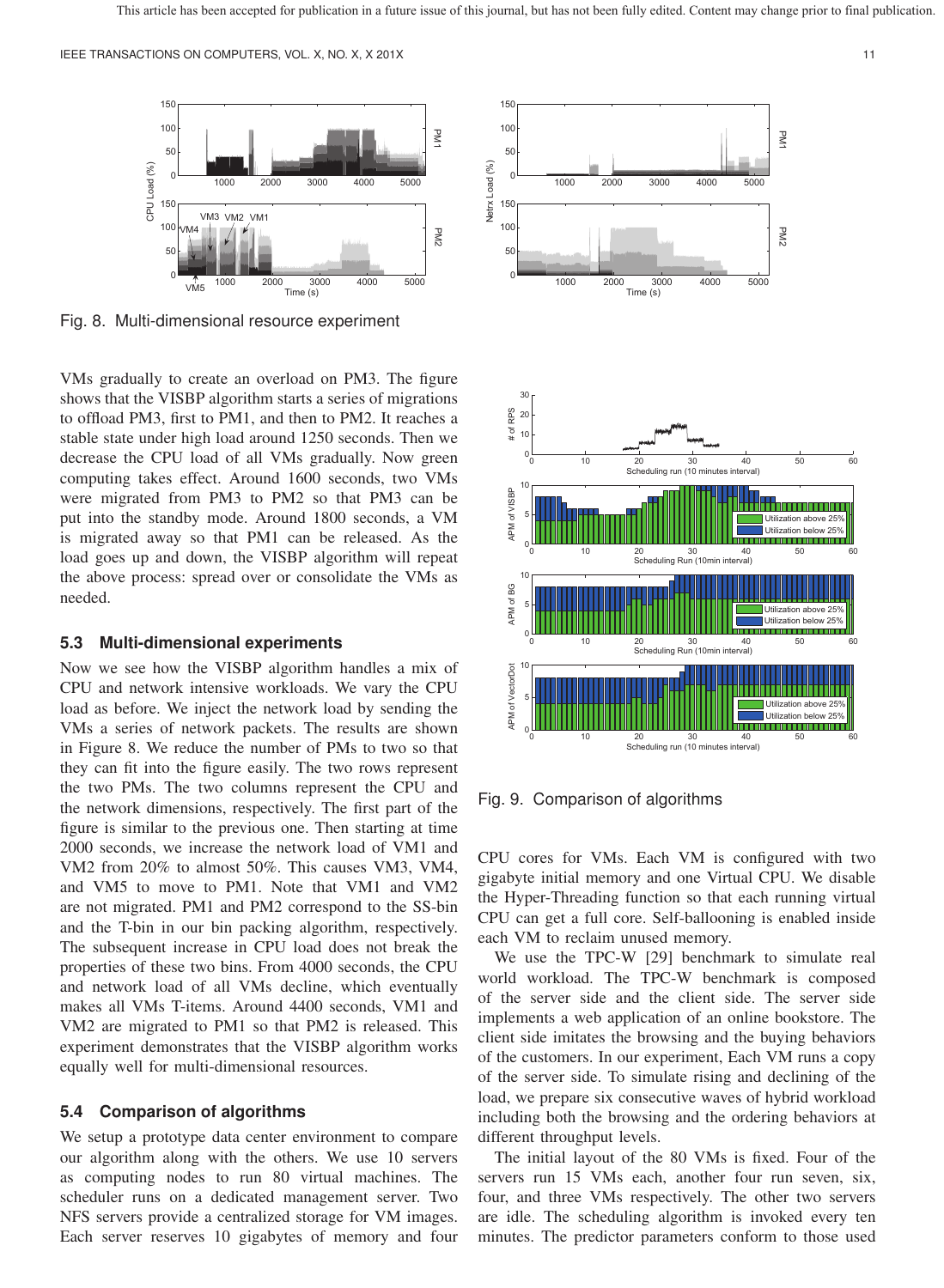in the simulation. Workload is started synchronically by a script.

Figure 9 shows the scheduling process of the VISBP algorithm. The first figure shows the workload fed to each VM. The number of request per second (RPS) rises gradually to 15; then it drops down step by step. In the second figure, we see that VISBP consolidates the VMs to five servers in the thirteenth scheduling interval (or 130 minutes). Half of the servers are idle. They can be put to standby mode to save power and waken up on demand by technologies such as Wake-on-LAN. After the load passes, the VISBP algorithm again consolidates VMs distributed on ten servers to seven servers. It uses two more servers than the previous consolidation process because the operating systems in the VMs use more memory to cache data during the workload. In contrast, as shown in the last two figures in Figure 9, the BG and the VectorDot algorithms do not consolidate VMs. As a result, they generate many under-utilized servers.

We have also observed that the VISBP algorithm uses more migrations than the BG and the VectorDot algorithms. It on average incurs 1.03 migrations in each scheduling interval. The maximum number of migrations it has in a single scheduling round is 5. Even in this worst case, all migrations can be completed in less than 90 seconds. As shown in the simulation, migration tends to be much less frequent in the real environment because real workload is generally more stable than our synthetic workload.

Prudent readers may find from figure 9 that the resource utilization of idle VMs is not low. An idle VM can use about 3% of the resource capacity of a server. This is because about 300 megabytes of memory is consumed once the application is started. However, the demand on memory does not increase much when the workload increases to peak load. In contrast, the CPU usage grows linearly to 8% of server capacity and become the bottleneck resource, leaving space for about 12 VMs per host.

Interestingly, throughout this experiment, none of the algorithms let the resource utilization of a server rising above 90%. This demonstrates the effectiveness of our load predictor.

We also conduct this experiment using the offline bin packing algorithm, but it requests so many migrations that the Xen hypervisors in some servers stop responding. It cannot finish a complete procedure even though we have tried many times.

# **6 RELATED WORK**

## **6.1 Resource Allocation**

The problem of adaptive resource allocation in the cloud environment has been investigated in the literature. To achieve application level quality of service (QoS), Padala [30] [31] models application performance as a linear function of allocations of CPU time and disk I/O so that the resource allocator on each physical server can smartly adjust the allocation to get expected performance. In Seawall [32], a centralized controller forecasts congestion

in data center network from traffic among application components. It carefully throttles the network I/O of involved virtual machines to optimize network resource utilization. The above approaches focus on fairness in resource allocation across the applications. Our work, in contrast, focuses on hot spot avoidance and green computing.

MSRP replicates web applications to meet their resource requirement [4]. It allows web applications to bid for server resources. A resource allocation algorithm decides which applications are served to maximize profit by minimizing the number of profitable active servers. Hot spots are avoided since the algorithm prohibits over-commitment. However, this algorithm assumes that the memory footprint of applications is small enough that a single server can host all applications in a data center, which is no more applicable nowadays. In modern systems, memory is treated as the bottleneck resource [8] [33]. A server can only host a limited number of applications and the replacement of applications is an expensive operation. As such, they have a strong motivation to minimize application placement changes. In our previous work, we use a CCBP model to provide automatic scaling for web applications in the cloud environment. It aims at good demand satisfaction ratio, minimal replacement, and power consumption. These systems do not use virtualization and apply only to specific applications. In contrast, we treat each VM as a black box and have no knowledge of encapsulated applications.

MapReduce [34] is also a popular framework that supports the resource allocation in the cluster. However, it often runs in higher level than our system. A lot of research has run MapReduce as an application in the cloud, e.g. Amazon EC2 and MCP [35]. Therefore, our VISBP approach can still be used to adjust the resource allocation effectively in these cases.

Similar to our work, Sandpiper [9] and HARMONY [11] exploit live migration to offload hot spots. However, they do not support green computing. Some approach invokes classical offline bin packing algorithm periodically to optimize resource allocation [10]. Although the offline algorithm does well in green computing, the number of migrations it incurs is practically prohibitive. Interestingly, Rahman et al. tries to prevent unnecessary migration by solving contention locally [36].

## **6.2 Green Computing**

There are many approaches to green computing in data centers. One category leverages hardware technologies to improve power efficiency of each server. Another adopts low power agencies to minimize idle power consumption.

Close to our approach, a bunch of resource scheduling systems try to minimize the number of active physical servers [4] [10] [37]. Idle servers may be put into sleep state or even shutdown to save power. This approach is known as server consolidation. As shown in VirtualPower, server consolidation accounts for the majority of power saving effect [18]. In addition, this approach does not rely on any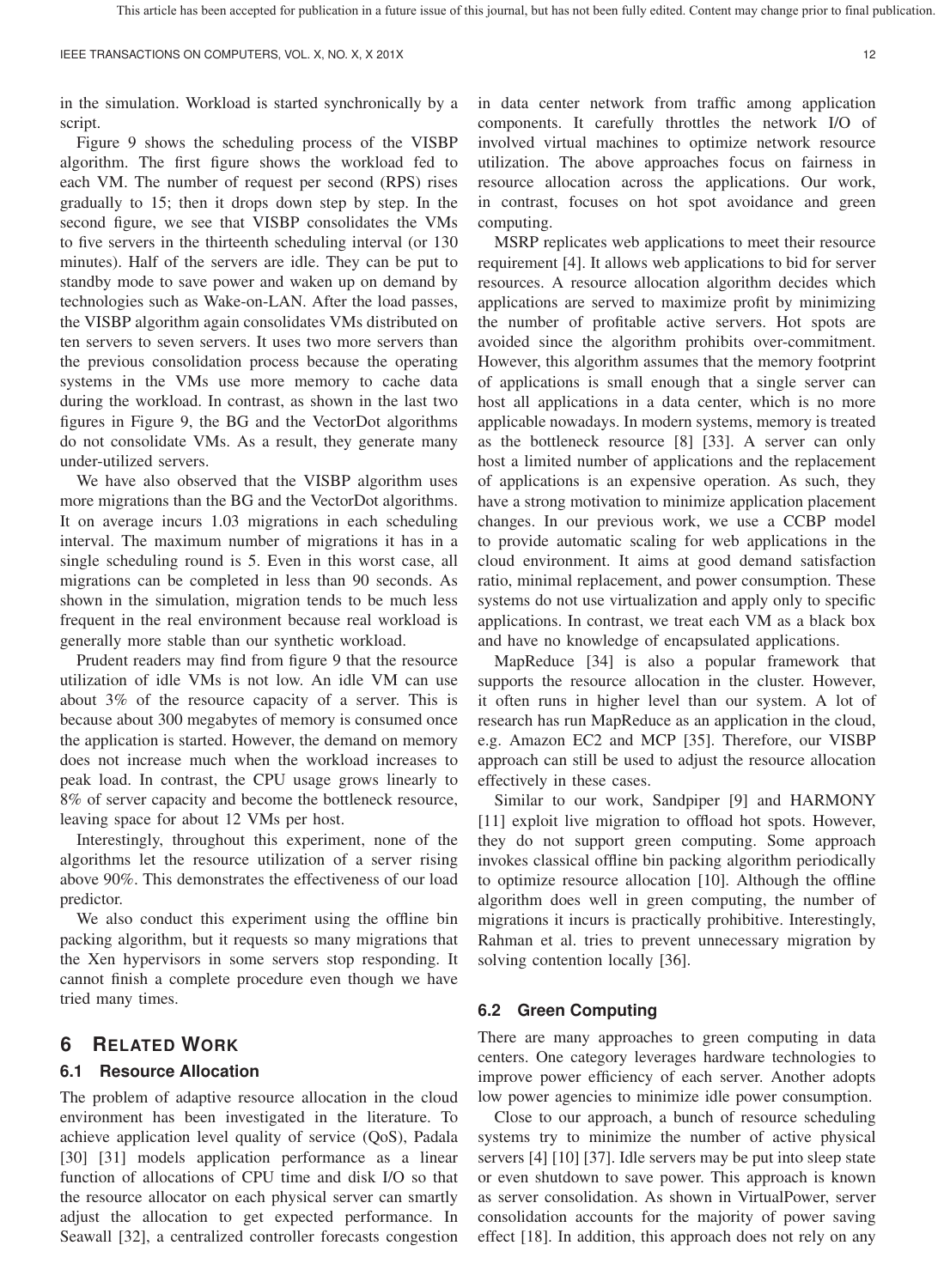special hardware or specific settings like *Sleep Server* [6]. VMAP incorporates the idea that resource utilization of servers in better cooled areas of a data center can be higher than that of the others for better power efficiency [38]. This idea can be adopted in our future work.

#### **6.3 Bin packing algorithms**

In approach given in [10], the schedulor periodically invokes offline bin packing algorithm to calculate the mapping from VMs to PMs. Stillman uses bin packing algorithm in a job system to optimize the job execution time [39]. Wang et al. incorporate probability analysis into the classical offline First-Fit bin packing algorithm as a tool for network resource allocation in data centers [12]. The above approaches all adopt offline bin packing algorithms. Balogh and Bëkesi investigate various online bin packing algorithms and proves a new lower bound on the approximation ratio [40]. Our algorithm is derived from Gambosi's algorithm to take advantage of its control over adjustment cost [21].

Theoretical analysis on the average performance of our online bin packing algorithm is a complicated task depending on the probability distribution of the item sizes (i.e., the VM load). Existing work has some intriguing results for the uniform distribution. They use the average *waste space*, the aggregate unused space in open bins, as an indicator for the average performance of a bin packing algorithm. For example, analysis has shown that, for one-dimensional first-fit decreasing (FFD) bin packing algorithm<sup>5</sup>, the waste space is  $O(\sqrt{n})$  if item size conforms<br>to uniform distribution over (0, 1), where *n* is the number to uniform distribution over  $(0, 1]$ , where *n* is the number of items to be packed [41] [42]. If item size conforms to uniform distribution over  $(0, a]$ , where  $0 < a < 1$ , the wasted space is  $O(1)$  for  $a \le 1/2$  and  $O(\sqrt[3]{n})$  for  $1/2 < a < 1$  [43]. Karp et al. also conduct analysis  $1/2 < a < 1$  [43]. Karp et al. also conduct analysis on VPACK, a special vector bin packing algorithm where the size in each dimension of an item is independent and conforms to an uniform distribution over  $[0, 1]$  [44].

# **7 CONCLUSION**

We have presented the design, implementation, and evaluation of a practical online bin packing algorithm called the VISBP which can allocate data center resources dynamically through live VM migration. Compared to the existing algorithm, the VISBP excels in hot spots mitigation and load balance. It also reconciles the demands on both green computing and stability.

In the future, we plan to incorporate application performance model and allocating resource according to service level agreement. In addition, we plan to leverage the memory similarity among virtual machines with memory de-duplication technologies to improve the ratio of VM to PM as well as the performance of live migration.

5. offline-BP degrades to FFD when only one resource dimension is considered

## **ACKNOWLEDGMENTS**

This work was supported by the National Natural Science Foundation of China (Grant No. 61170056), the National High Technology Research and Development Program (863 Program) of China (Grant No. 2013AA013203), National Basic Research Program of China (Grant No. 2009CB320505) and Digital Resource Security Protection Service Based on Trusted Identity Federation and Cloud Computation SubProject of 2011 Information Security Special Project sponsored by National Development and Reform Commission.

## **REFERENCES**

- G. Rosen. (2010, Dec.) Recounting ec2 one year later. [Online]. Available: http://www.jackofallclouds.com/2010/12/recounting-ec2/
- [2] unknown. (2012, Mar.) Amazon data center size. [Online]. Available: http://huanliu.wordpress.com/2012/03/13/amazon-data-center-size/
- [3] C. Clark, K. Fraser, S. Hand, J. G. Hansen, E. Jul, C. Limpach, I. Pratt, and A. Warfield, "Live migration of virtual machines," in *Proc. of the 2nd Symposium on Networked Systems Design and Implementation (NSDI'05)*, 2005.
- [4] J. S. Chase, D. C. Anderson, P. N. Thakar, A. M. Vahdat, and R. P. Doyle, "Managing energy and server resources in hosting centers," in *Proc. of the 18th ACM Symposium on Operating System Principles (SOSP'01)*, 2001.
- [5] Y. Agarwal, S. Hodges, R. Chandra, J. Scott, P. Bahl, and R. Gupta, "Somniloquy: augmenting network interfaces to reduce PC energy usage," in *Proc. of the 6th USENIX symposium on Networked systems design and implementation (NSDI'09)*, 2009.
- [6] Y. Agarwal, S. Savage, and R. Gupta, "Sleepserver: a software-only approach for reducing the energy consumption of PCs within enterprise environments," in *Proceedings of the USENIX conference on USENIX annual technical conference*, 2010.
- [7] D. Meisner, B. T. Gold, and T. F. Wenisch, "Powernap: eliminating server idle power," in *Proc. of the 14th international conference on Architectural support for programming languages and operating systems (ASPLOS'09)*, 2009.
- [8] C. Tang, M. Steinder, M. Spreitzer, and G. Pacifici, "A scalable application placement controller for enterprise data centers," in *Proc. of the 16th International World Wide Web Conference (WWW'07)*, 2007.
- [9] T. Wood, P. Shenoy, A. Venkataramani, and M. Yousif, "Black-box and Gray-box strategies for virtual machine migration," in *Proc. of the 4th Symposium on Networked Systems Design and Implementation (NSDI'07)*, 2007.
- [10] N. Bobroff, A. Kochut, and K. Beaty, "Dynamic placement of virtual machines for managing sla violations," in *Proc. of the 10th IFIP/IEEE International Symposium on Integrated Network Management (IM'07)*, 2007.
- [11] A. Singh, M. Korupolu, and D. Mohapatra, "Server-storage virtualization: integration and load balancing in data centers," in *Proc. of the 20th ACM/IEEE conference on Supercomputing (SC'08)*, 2008.
- [12] M. Wang, X. Meng, and L. Zhang, "Consolidating virtual machines with dynamic bandwidth demand in data centers," in *Proc. of 30th IEEE International Conference on Computer Communications (INFOCOM'11)*, 2011.
- [13] H. Xu and B. Li, "Egalitarian stable matching for VM migration in cloud computing," in *Proc. of IEEE Conference on Computer Communications Workshops (INFOCOM WKSHPS)*, 2011.
- [14] R. Raghavendra, P. Ranganathan, V. Talwar, Z. Wang, and X. Zhu, "No power struggles: coordinated multi-level power management for the data center," in *Proceedings of the 13th international conference on Architectural support for programming languages and operating systems*, 2008.
- [15] S.-H. Lim, S.-J. Huh, Y. Kim, and C. R. Das, "Migration, assignment, and scheduling of jobs in virtualized environment," in *Proceedings of the 3rd USENIX Workshop on Hot Topics in Cloud Computing*, 2011.
- [16] J. Zhu, Z. Jiang, Z. Xiao, and X. Li, "Optimizing the performance of virtual machine synchronization for fault tolerance," *IEEE Transactions on Computers (TC)*, December 2011.